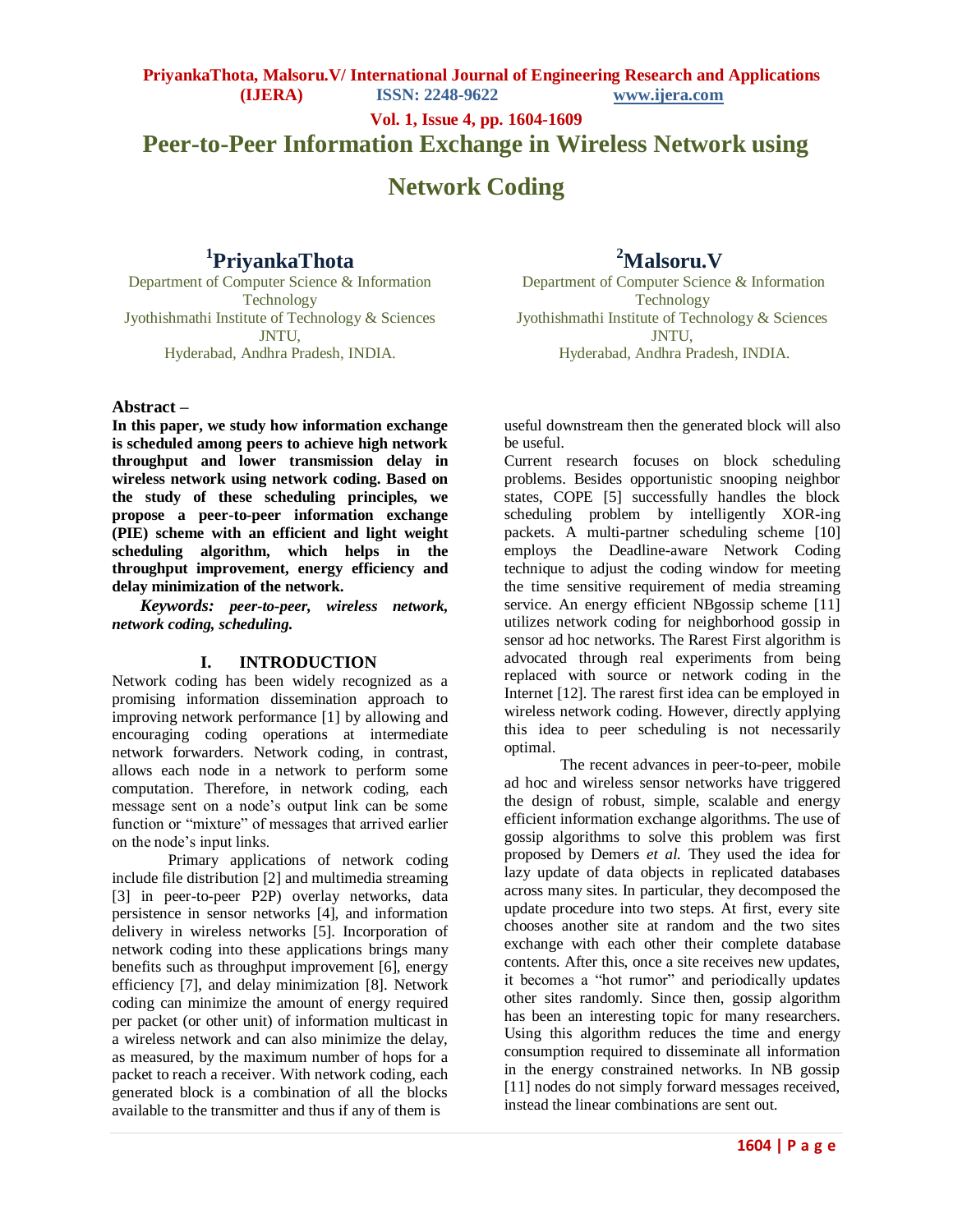#### **Vol. 1, Issue 4, pp. 1604-1609**

In this paper, we redefine a *peer scheduling*  problem in network coding enabled wireless networks [9]. Based on the summarized peer scheduling principles, we propose a cooperative Peerto-peer Information Exchange (PIE) scheme with an efficient light-weight peer scheduling algorithm. In addition to the rarest first principle on blocks, we take into consideration the freshness of peers, which is a measurement on how much innovation a peer has against other peers. PIE can not only fully exploit the broadcast nature of wireless channels, but also take advantage of cooperative peer-to-peer information exchange. Qualitative analysis and extensive simulations demonstrate its effectiveness and efficiency.

#### II. **LITERATURE SURVEY**

Sensor networks are especially useful in catastrophic or emergency scenarios such as floods, fires, terrorist attacks or earthquakes, where human participation may be too dangerous. The sensor nodes are used to collect and communicate data and will send it to the server. These sensor nodes may themselves fail suddenly and unpredictably, resulting in the loss of valuable data. Generally the existing routing schemes like virtual routing take the decisions based on the load imposed on every network link. When a particular link, or an area, becomes congested, some of the routes are modified. Alternate routes are found for every source-destination pair and the load is distributed between them, so memory burden is on all nodes. It does not guarantee full utilization of the network resources under high traffic loads. In this, only one or two routes are usually established between every two routers. Therefore, it is not possible to react to changes in the traffic pattern. The source can find only one or two paths and cannot choose the optimal path. To overcome this problem we use a technique called "Network Coding". With network coding, it may be possible to increase throughput [6] by pushing both streams through the bottleneck link at the same time. The method is simple. Using network coding, the node can mix the two streams together by taking their exclusive-OR (XOR) bit-by-bit and sending the mixed stream through the link.

In this case, XOR [5] is the function computed at the node. This increases the throughput of the network if the two streams can be disentangled before they reach their final destinations. This can be

done using side information if it is available downstream. Network coding can be employed to solve the Cooperative Peer-to-peer Repair (CPR) problem [9], where centralized and distributed CPR algorithms are proposed based on observed heuristics. Cooperative Peer-to-Peer Repair (CPR) has been proposed to recover from packet losses incurred during 3G broadcast. With network coding, each node of the distribution network is able to generate and transmit encoded blocks of information. The randomization introduced by the coding process **eases** the scheduling of block propagation, and, thus**,**  makes the distribution more efficient. This is particularly important in large unstructured overlay networks, where the nodes need to make block forwarding decisions based on local information only. The main advantage of using network coding for distributing large files is that the schedule of the content propagation in the overlay network is much easier.

Table1 gives the notations used in this paper

| <b>Notation</b> | <b>Description</b>                                      |  |
|-----------------|---------------------------------------------------------|--|
| TRNi            | Total Receiving Number of Peer i                        |  |
| $DD_i$          | Deficiency Degree of Peer i                             |  |
| TSNi            | Total Sending Number of Peer i                          |  |
| <b>NUBi</b>     | Number of Unique Blocks of Peer                         |  |
| BDM(BDV)        | <b>Block Distribution Matrix i</b>                      |  |
| BRM             | <b>Block Rareness Matrix</b>                            |  |
| PDM             | Peer Difference Matrix                                  |  |
| <b>PFV</b>      | Peer Freshness Vector                                   |  |
| BAPi            | Benefit of All Peers from the j-th<br>sending operation |  |

#### **Table 1 LIST OF NOTATIONS**

#### **III. INFORMATION EXCHANGE PRINCIPLES**

Since a specific solution to the peer scheduling problem depends on the original status of the block distribution among the peers, we represent the status as a Block Distribution Matrix (*BDM*). A *BDM* is a (0, 1)-matrix, also known as a binary matrix, in which each element is either one or zero. Row numbers and column numbers of a *BDM* represent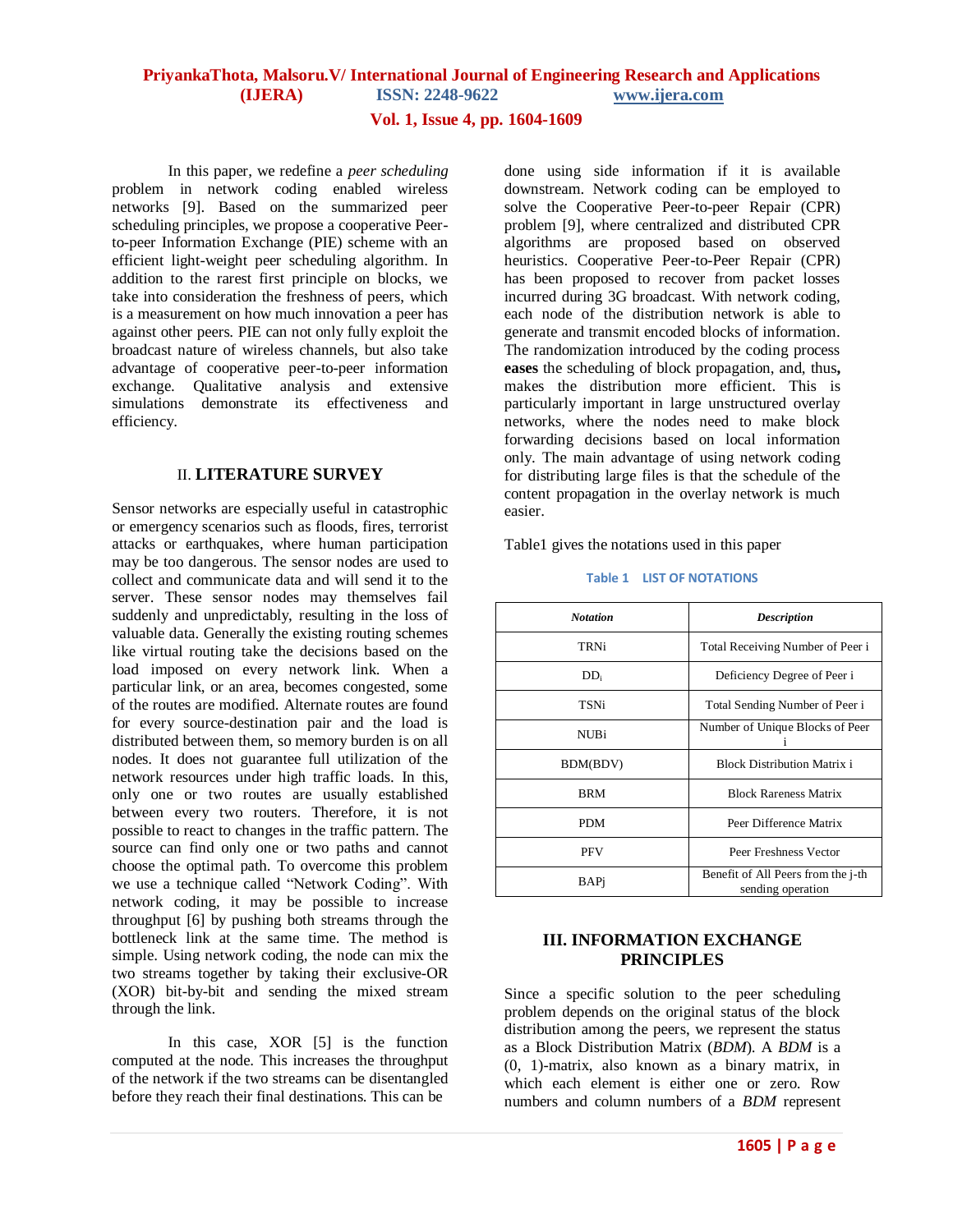#### **Vol. 1, Issue 4, pp. 1604-1609**

peer indexes and block indexes, respectively. In other words,  $BDM$  (, ) = 0 means that peer does not have block and  $BDM$  (, ) = 1 means that peer has block . Based on a *BDM*, we summarize the

following principles. The correlations between the principles and PIE are discussed in Subsection IV-B. *Definition 1:* The total sending number (*TSN*) is defined as the total number of sending operations performed by all peers as a whole for the completion of the information exchange.

*Proposition 1:* From the viewpoint of peers, a lower bound of *TSN* is the maximum value among all the sums of *DD* and *NUB* , i.e.,

$$
TSN \ge \max \{DD + NUB\},\tag{1}
$$

Where *DD* is the number of innovative packets that peer needs to recover the whole original information, and *NUB* denotes the number of the blocks which are uniquely owned by peer .

*Proof:* From the viewpoint of peer , the *TSN* for all peers is equal to the sum of *TRN* and *TSN* , i.e., *TSN*  = *TRN* + *TSN* , where *TRN* and *TSN* are the numbers of packets that peer receives and sends before the completion of information exchange, respectively. Obviously, we have  $TRN \geq DD$  and  $TSN \geq NUB$ . Thus, we have  $TSN \geq DD + NUB$ . Because the inequality is true for all peers, we have Eq. (1).

*Proposition 2:* From the viewpoint of blocks, a lower bound of *TSN* can be given as follows:

$$
TSN \geq \left[ \left( \sum_{i=1}^{N} DD_i \right) / (N-1) \right] \tag{2}
$$

where *N* is the number of peers ( $\geq$ 2).

*Proof:* For the -th sending operation, the benefit of all peers (*BAP* ) is defined as a cumulative value of the benefits received by all peers. Thus, we have  $BAP \le -1$ . On the other hand, each peer has all blocks after the completion of information sharing. Therefore, we have:

$$
\begin{array}{ll}\nTSN & N \\
\sum BAP & = \sum DD_i \\
=I & i=I\n\end{array} \tag{3}
$$

Thus, we have Eq. (2).

*Corollary 1:* As a summary of Proposition 1 and Proposition 2, a lower bound of *TSN* is:

$$
Max \{ [\sum_{i=1}^{N} DD_i)/(N-1) ], \max_{i} \{ DD_i + NUB_i \} \} (4)
$$

*Lemma 1:* In the above network model, for any peer , incoming packets have no innovation to other

peers, thus peer has no necessity to code incoming packets into its future outgoing packets.

*Proof:* Without loss of generality, let an incoming packet be from peer . In the above network model, all other peers can receive this packet, which thus has no innovation to those peers any more. In addition, it is peer that codes this packet, which is a linear combination of all packets peer has and thus has no innovation to peer . Therefore, for any peer , the incoming packet has no innovation to any other peers including peer and thus peer has no necessity to include the incoming packet into its future outgoing packets.

*Proposition 3:* In the above network model, sending sequences are order-independent.

*Proof:* According to Lemma 1, for a given peer sending sequence, switching the orders of any two peers does not change the outcome. In other words, sending sequences are order-independent in the above network model.

#### **IV. PROPOSED SCHEME**

Based on the peer scheduling principles, in this section, we propose a quasi-optimal but efficient and light-weight cooperative Peer-to-peer Information Exchange (PIE) scheme.

*A. The PIE Scheme*

The main idea of PIE is to take the freshness of peers into consideration in addition to the rarest first principle on blocks. The basic concept of freshness is a measurement on how much innovation a peer has against all other peers, which can be represented as follows:

$$
PVF = \sum_{j} PDM_{ij} = \sum_{j} \sum_{k} I_{\{BDVik \ & \text{BDVjk}\}} \tag{5}
$$

where *PFV* denotes the freshness of peer , *PDM* denotes the difference of peer against peer , *BDV* is the block distribution vector of peer , which is the -th row vector of block distribution matrix (*BDM*) and so does *BDV* . The indicator function is defined as follows:

$$
1_{\{BDVik > BDVjk\}} = 1, \text{ if } BDVik > BDVjk
$$
  
= 0, otherwise (6)

where *BDV* is the -th element of the vector *BDV* .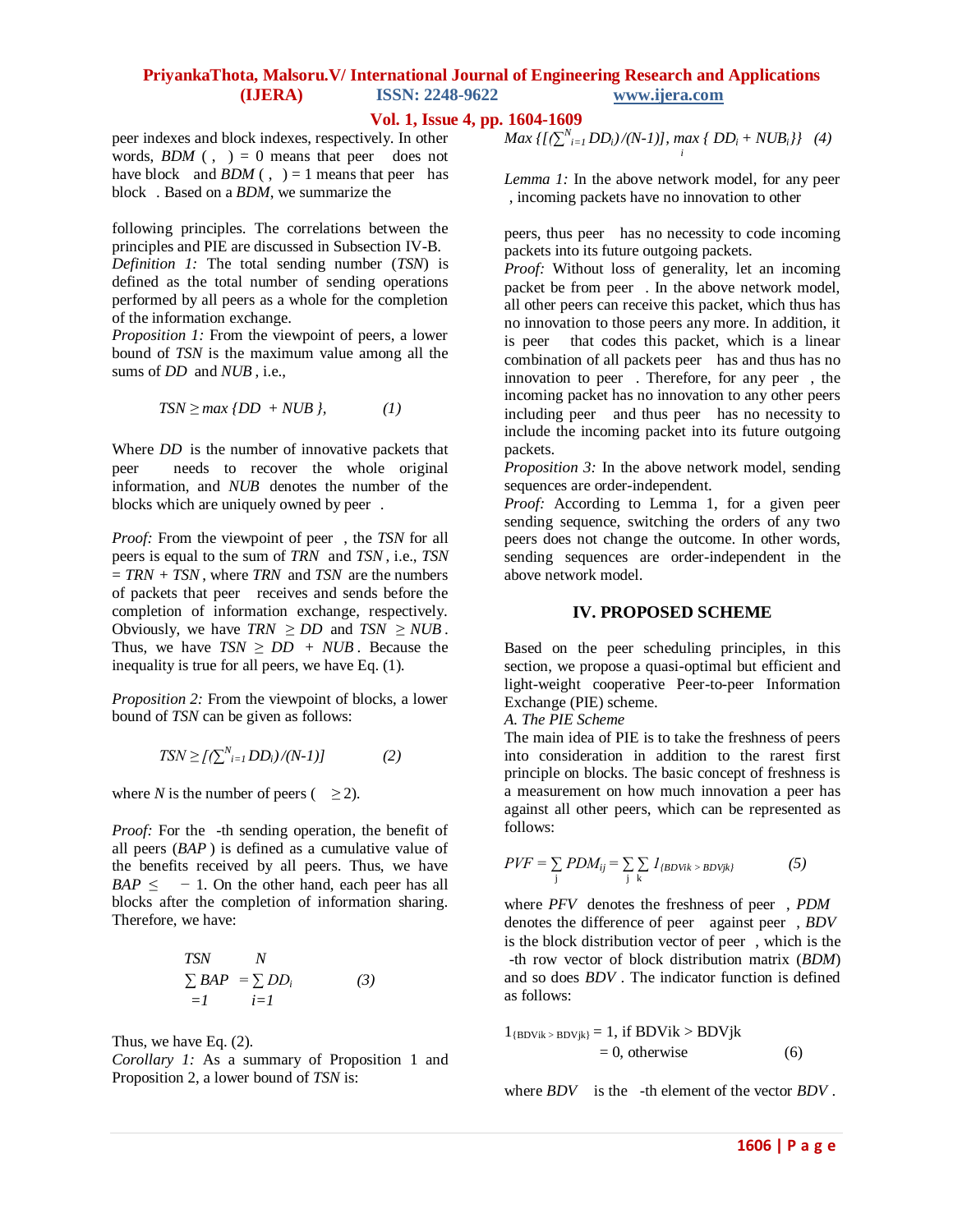#### **Vol. 1, Issue 4, pp. 1604-1609**

From Eq. (5), it can be seen that freshness is a cumulative difference of a peer against other peers. Thus, the concept of freshness represents a measurement of possible innovation a peer has against other peers. This definition captures the essence of network coding based information

exchange in terms of innovative information, thus assisting to maximize the wireless coding gain.

As shown in Fig.1, PIE consists of four stages: preprocessing, decision-making, statusupdating, and termination. The decision-making stage contains two modules with an algorithm in each module. The details of these stages and modules are depicted as follows.



*Pre-processing:* In PIE, peers first share *BDVs* with each other. The sharing of *BDVs* can be performed by each peer directly broadcasting *BDVs* to others through the shared side channel. Finally, each peer has the block distribution information of all other peers, which forms a *BDM*.

With the *BDM*, each peer can calculate the rareness of blocks and the freshness of peers, which are represented in a Block Rareness Matrix (*BRM*) and a Peer Freshness Vector (*PFV*), respectively. A *BRM*  can be calculated as follows. We first calculate the rareness of each block; the rareness of a block denotes the number of peers that have this block; the less the value of the rareness of a block, the rarer the block. The block rareness information is reorganized and put into the *BRM*, where the row number denotes the rareness, the column number denotes the peer number, and the element value denotes the number of blocks of the rareness that a peer has. For example, *BRM* (, ) = 3 means that peer has 3 blocks of the rareness . *PFV* is calculated from *PDM*, as defined in Eq. (5). Another data structure is the deficiency degrees (*DD*) of all peers, which is used as the termination condition of the decision-making stage.

*Decision-Making:* After pre-processing, each peer can start the decision-making stage, which consists of two modules; one is comprised of the peer scheduling algorithm, and the other the status refreshing algorithm. The peer scheduling algorithm is described in Algorithm 1. First, we choose peers that

own the rarest blocks and put them into a peer set with rarest blocks (*RBPS*). Then, peers with most blocks are chosen from the *RBPS* and put into another peer set (*MRPS*). The next sender is the unique peer in *MRPS* if it contains only one member; otherwise, the peer with the largest freshness is chosen as the next sender. The freshness values of peers are taken from *PFV*.

The status refreshing algorithm plays a crucial role in PIE since the refreshed status will affect the next round of peer scheduling. In Algorithm 2, *BRM, PDM, PFV,* and *DD* represent the information of system status from different aspects. *BRM* and *PFV*  are for the next round of peer scheduling; *PDM* is for status refreshing; and *DD* is for the termination of the decision-making stage, where the termination condition is that *DD* equals a zero vector.

Notice that many data structures are used instead of a single *BDM*. The reason is that for network coding based information exchange, peers send out coded packets, which make it difficult to keep tracking the status of block distribution information using a single *BDM*. Finally, in the decision making stage, PIE gives a peer scheduling sequence, which is generated through several rounds of peer scheduling and status refreshing based on the initially shared *BDM*.

| Algorithm 1: Peer Scheduling Algorithm |                                                                  |  |  |
|----------------------------------------|------------------------------------------------------------------|--|--|
|                                        | Data: BRM, PFV                                                   |  |  |
| Result: next sender                    |                                                                  |  |  |
| begin                                  |                                                                  |  |  |
|                                        | $RBPS \leftarrow peters$ having the rarest blocks in BRM         |  |  |
| 3                                      | $MRPS \leftarrow peters having the most blocks in RBPS$          |  |  |
|                                        | if $ MRPS  = 1$ then                                             |  |  |
| $\frac{4}{5}$                          | next sender $\leftarrow$ the unique member of MRPS               |  |  |
| 6                                      | else                                                             |  |  |
| 7                                      | next sender $\leftarrow$ the peer in MRPS with largest freshness |  |  |
| 8                                      | end                                                              |  |  |
| ٩                                      | return next sender                                               |  |  |
| 10                                     | end                                                              |  |  |

*Status-Updating:* According to the peer scheduling sequence given in the decision-making stage, in this stage, peers send out one coded packet at each time without acknowledgement. Peers keep updating their own block distribution information with the reception of new packets. If a packet is lost, a retransmission from the same peer is required to complete information exchange.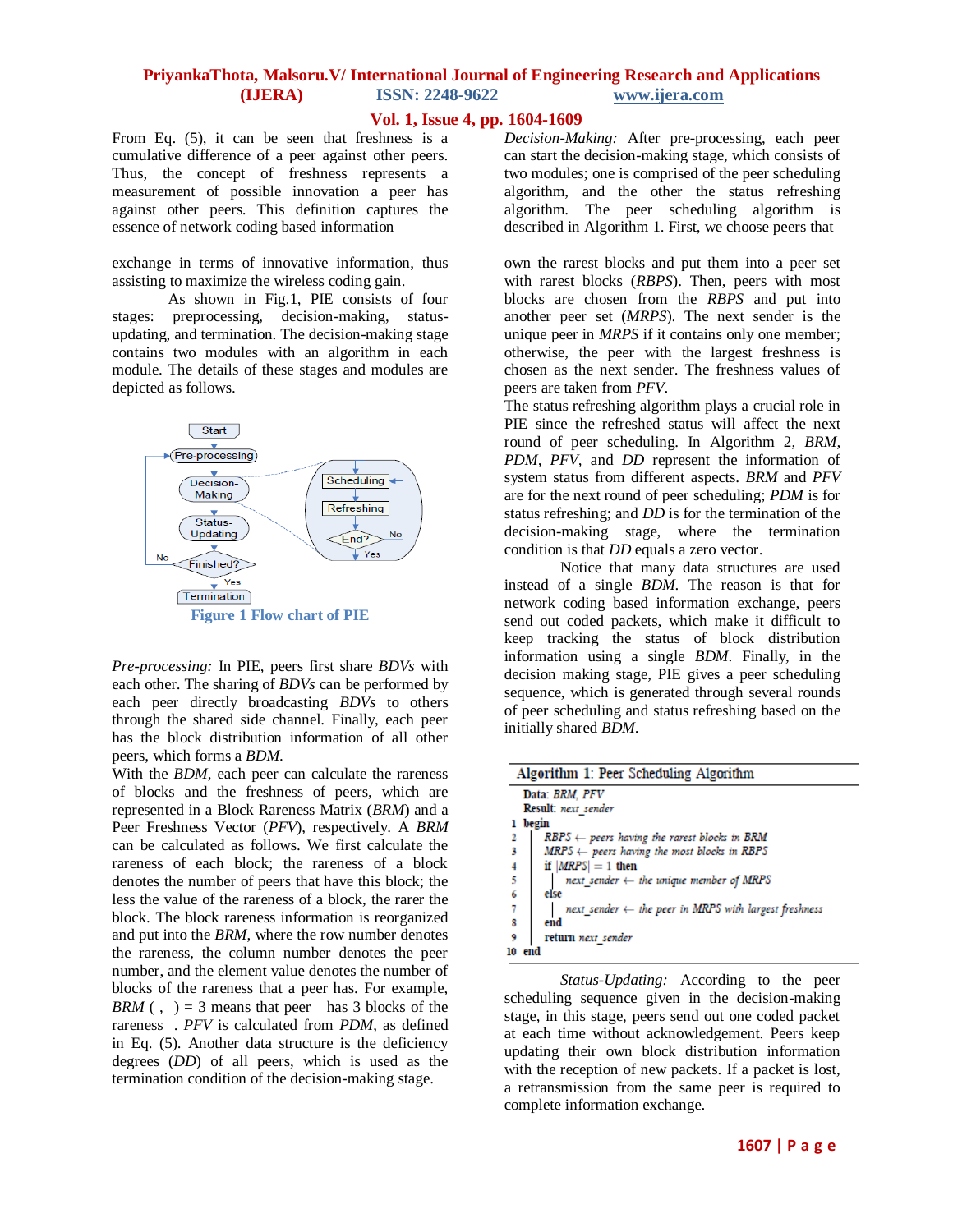#### **Vol. 1, Issue 4, pp. 1604-1609**

| Algorithm 2: Status Refreshing Algorithm |                                                        |  |  |  |  |
|------------------------------------------|--------------------------------------------------------|--|--|--|--|
|                                          | Data: BRM, PDM, PFV, DD, next sender                   |  |  |  |  |
|                                          | Result: BRM, PDM, PFV, DD                              |  |  |  |  |
| 1                                        | begin                                                  |  |  |  |  |
| 2                                        | $v$ obj $\leftarrow$ a rarest block of the next sender |  |  |  |  |
| 3                                        | rare $\leftarrow$ the rareness of the block $v$ obj    |  |  |  |  |
| 4                                        | $APS \leftarrow peers$ having the block v obj          |  |  |  |  |
| 5                                        | foreach peer in APS do                                 |  |  |  |  |
| 6                                        | $BRM(rare, peer)$ --                                   |  |  |  |  |
| 7                                        | end                                                    |  |  |  |  |
| 8                                        | foreach <i>peer</i> in all <i>peers</i> do             |  |  |  |  |
| 9                                        | if $PDM(next \; sender, peer) > 0$ then                |  |  |  |  |
| 10                                       | foreach member in all peers do                         |  |  |  |  |
| 11                                       | if $PDM(next \; sender, \; member) = 0$ then           |  |  |  |  |
| 12                                       | PDM(member, peer)-                                     |  |  |  |  |
| 13                                       | $PFV(member)$ --                                       |  |  |  |  |
| 14                                       | end                                                    |  |  |  |  |
| 15                                       | end                                                    |  |  |  |  |
| 16                                       | $DD(peer)$ --                                          |  |  |  |  |
| 17                                       | end                                                    |  |  |  |  |
| 18                                       | end                                                    |  |  |  |  |
| 19                                       | return BRM, PDM, PFV, DD                               |  |  |  |  |
| 20                                       | end                                                    |  |  |  |  |
|                                          |                                                        |  |  |  |  |

*Termination:* When each peer recovers all original blocks, the whole process is completed. If those peers have more information for exchange, they can repeat the above process.

#### *B. Discussions*

PIE is in line with our summarized principles. For the proof of Proposition 1, we have *TRN ≥ DD* and *TSN*  $\geq NUB$ . The former principle is observed by PIE, since *DD* is decreased by at most one in each round of scheduling and refreshing in Algorithm 2. The latter is also observed by PIE, since each unique block will make peer stay in *RBPS*, resulting in that the transmission opportunities will never be scheduled to other peers with only larger-rareness blocks. In other words, from the viewpoint of blocks, before all peers which have unique blocks sends, *DD*  will never equal a zero vector since the following equation holds:

| NUB                       | NUB                     |     |
|---------------------------|-------------------------|-----|
| $\sum$ BAP <sub>i</sub> = | $\sum$ (N-1) $\leq$  DD | (7) |
| $j=1$                     | $j=1$                   |     |

where *|NUB|* and |*DD|* are the sums of all *NUB* 's and all *DD* 's, respectively. Thus, PIE is naturally in accordance with the Proposition 1. Moreover, according to Algorithm 2, we can see that the *BAP* is no larger than *−* 1, making PIE conforms to the Proposition 2. Finally, following Proposition 1 and Proposition 2, the Corollary 1 naturally holds.

#### **V. CONCLUSION**

In this paper, we have proposed a cooperative Peerto-peer Information Exchange (PIE) scheme with a

peer scheduling algorithm for wireless networks using network coding. Network Coding allows intermediate nodes to combine packets by taking their exclusive-OR (XOR) bit-by-bit to reduce number of transmissions, which reduces energy utilization and helps in throughput improvement. Sending maximum number of hops for a packet to reach a receiver helps in delay minimization. It also increases transmission efficiency and decreases computational overhead.

#### **REFERENCES**

[1] R. Ahlswede, N. Cai, S.-Y. R. Li, and R. W.

Yeung, "Network information flow," *IEEE Trans.* 

*Inf. Theory*, vol. 46, no. 4, pp. 1204-1216, July 2000.

[2] C. Gkantsidis and P. R. Rodriguez, "Network coding for large scale content distribution," in *Proc. IEEE INFOCOM'05*, vol. 4, pp. 2235- 2245, Mar. 2005.

[3] M. Wang and B. Li, "Network coding in live peer-to-peer streaming," *IEEE Trans. Multimedia*, vol. 9, no. 8, pp. 1554-1567, 2007.

[4] A. Kamra, V. Misra, J. Feldman, and D. Rubenstein, "Growth codes: maximizing sensor network data persistence," in *Proc. ACM SIGCOMM' 06*, pp. 255-266, 2006.

[5] S. Katti, H. Rahul, W. Hu, D. Katabi, M. Medard, and J. Crowcroft, "XORs in the air: practical wireless network coding," *IEEE/ACM Trans. Networking*, vol. 16, no. 3, pp. 497-510, 2008.

[6] P. A. Chou and Y. Wu, "Network coding for the Internet and wireless networks," *IEEE Signal Process. Mag.*, vol. 24, no. 5, pp. 77-85, Sept. 2007.

[7] C. Fragouli, J. Widmer, and J.-Y. Le Boudec, "Efficient broadcasting using network coding," *IEEE/ACM Trans. Networking*, vol. 16, no. 2, pp. 450-463, Apr. 2008

[8] D. Nguyen, T. Tran, T. Nguyen, and B. Bose, "Wireless broadcast using network coding," *IEEE Trans. Veh. Technol.*, vol. 58, no. 2, pp. 914-925, Feb. 2009.

[9] X. Liu, S. Raza, C.-N. Chuah, and G. Cheung, "Network coding based cooperative peer-to-peer repair in wireless ad-hoc networks," in *Proc. IEEE ICC'08*, pp. 2153-2158, May 2008.

[10] H. Chi, Q. Zhang, J. Jia, and X. Shen, "Efficient search and scheduling in P2P-based media-on-